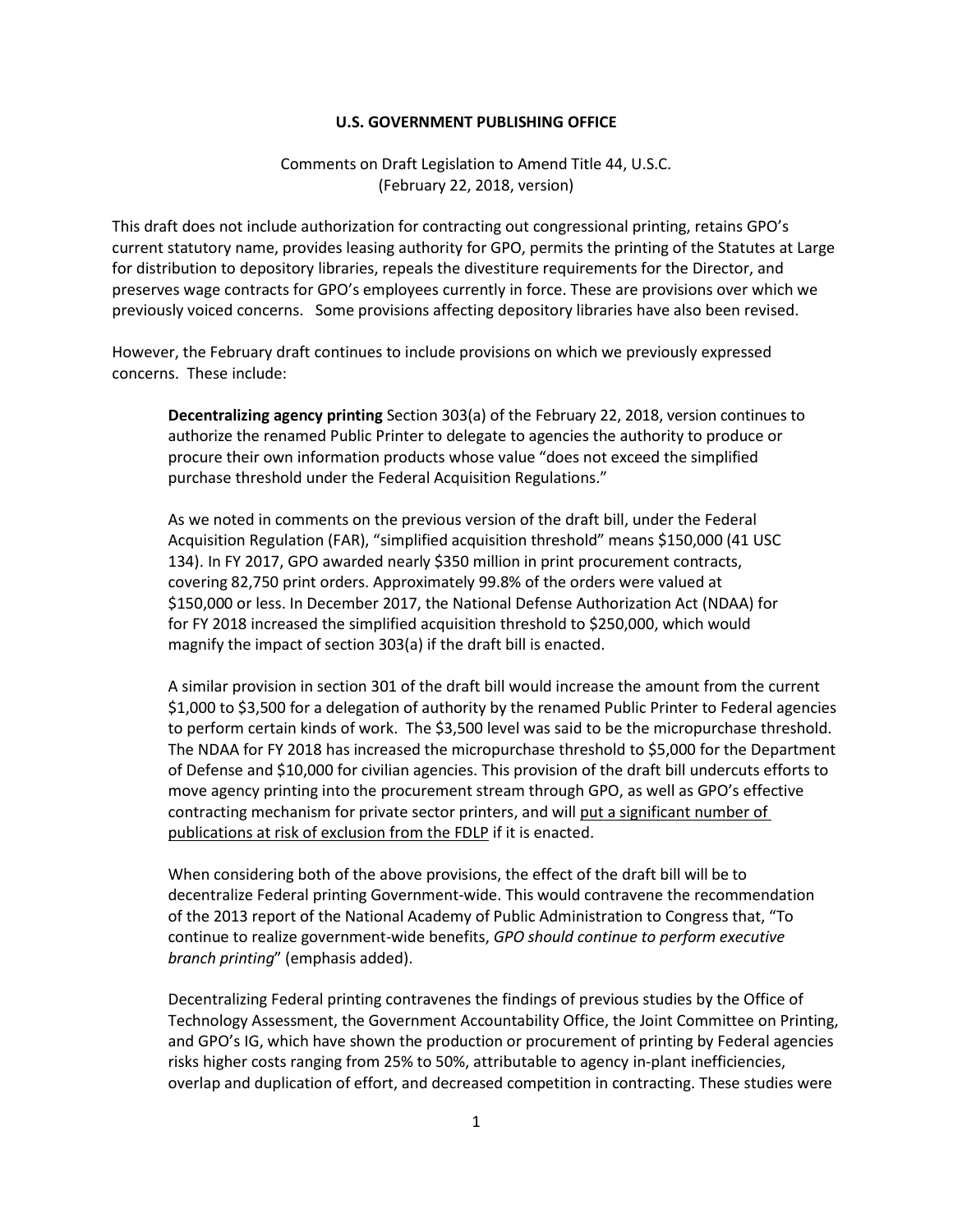provided to the Committee for its consideration in response to questions for the record of the May 17, 2017, hearing, including:

- A 1981 General Accounting Office (GAO) study, which found that it is less costly for the Government to procure printing through a centralized procurement system than to produce it in-house in agency plants [GAO, Agency Printing Plants--Choosing the Least Costly Option, PLRD-81-31 (June 19, 1981); p. 3]. The study found that the amount of commercially procurable work being done in-house among agencies at that time "could be as high as 23%" (p. 4).
- A 1988 Office of Technology Assessment (OTA) study of Federal printing and information dissemination, which found that it is less expensive for agencies to procure through the Government Printing Office (GPO) than produce work in their own plants or procure it themselves [OTA, Informing the Nation: Federal Information Dissemination in an Electronic Age, (October 1988); p. 283].
- A 1992 GPO review of Defense Printing Service southern area plants, which disclosed a commercially procurable rate of 38.9% to 75% [JCP, Oversight Hearing on Consolidation of Department of Defense Printing Services, S. Hrg. 102-907 (August 4, 1992); p. 5]. It concluded that savings of 40% to over 50% could be achieved by procuring through GPO (p. 33).
- A 1993 joint GPO/GAO comparison of GPO-procured and Defense Printing Service (DPS) in-house jobs, which found that it is more economical to procure the work in 85 percent of the cases [JCP, Review of the Defense Printing Service, S. Hrg. 103-266 (July 15, 1993); p. 19]. The study found that a savings of 50 percent could be achieved by procuring printing through GPO (p. 18).
- A 1993-94 study performed by the GPO Contractors Coalition (a group of private sector printers who contract with GPO), which concluded that agencies procuring work on their own are likely to pay significantly more for printing than for printing procured through GPO. It found that agency procurement costs would be double the costs recovered by GPO's then-6% surcharge, and that "closed, non-competitive agency procurement from the private sector will yield prices 20-25% higher than the open, very competitive GPO procurement from the same private sector printers" (referenced in [https://www.gpo.gov/pdfs/congressional/testimony/feb94.pdf,](https://www.gpo.gov/pdfs/congressional/testimony/feb94.pdf) pp 6-7).
- A 1997 study by the Inspector General of the Department of Health and Human Services (HHS), concerning the costs of printing performed by the National Institutes of Health, which disclosed that "the GPO surcharge...was less than NIH's in-house surcharge schedule", that "67% of the order costs compared in the sample favored GPO, but the total net favored the NIH," and that "a significant portion of the publications were not making their way to the Depository Library System" [letter from Neil J. Stillman, Deputy Assistant Secretary for Information Resources Management, HHS, to Ms. Sally Katzen, Administrator, Office of Information and Regulatory Affairs, Office of Management and Budget, August 12, 1997; p. 1].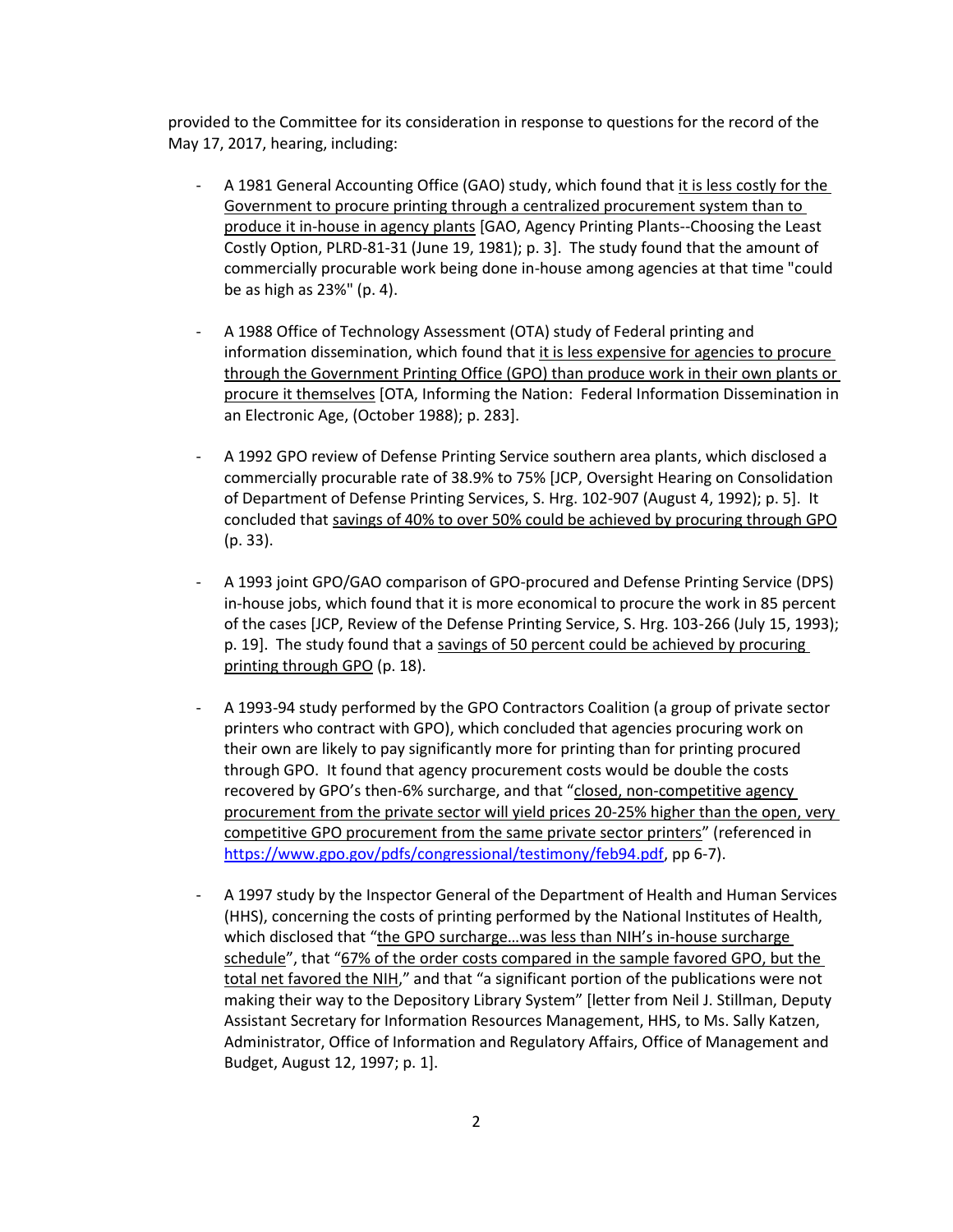- A 1997 follow-up study by GPO's IG, which disclosed that the overall cost comparison of the study sample favored GPO, that NIH surcharges ranges from 10 to 18.5 percent, and that NIH had not been following Government policy on paper standards and recycled paper [letter from Thomas J. Muldoon, Acting Inspector General, GPO, to Joseph J. Green, Assistant IG for Public Health Service Audits, HHS, September 24, 1997; pp. 1-2].
- A 1999 final HHS IG Report, "Review of the National Institutes of Health Printing Program," (A-15-98-80001, March 1999), which found that "it would not be feasible to perform a printing cost analysis between NIH and GPO because we could not obtain comparative cost figures for either organization." However, the report also found that "the NIH did not always provide FDLP and C&I copies, or report monthly printing activity, to GPO…46 publications required FDLP copies…however, NIH provided an adequate number of copies to GPO in only 10 instances," yielding a 78% exclusion rate (p. 5).
- The National Academy on Public Administration's January 2013 study*, Rebooting the Government Printing Office: Keeping America Informed in the Digital Age*, which included a substantial discussion of the value of GPO's print procurement program following its finding that "GPO's current role as a centralized source of print services to the executive branch provides important government-wide benefits" (see pp. 57-60, emphasis added), among them (1) customer satisfaction, (2) open competition for government print work, and (3) capture of Federal agency documents for inclusion in the FDLP and FDsys/**govinfo** systems.
- A November 2013 audit report by GPO's IG, Commercial Printing and Dissemination of Government Information at the National Institutes of Health (Audit Report No. 14- 0), which found that "NIH paid approximately 40 percent more for commercial printing compared with GPO estimates. 208 of 500 (41) percent of products NIH obtained from sources other than GPO met the criteria for inclusion in the FDLP but were not included. While 173 of the 208 products were available via the Internet, 35 (17 percent) were not made available through either the FDLP or the Internet. GPO did not catalog and index the same 208 products. Six instances of commercial printing that were not reported to the JCP" (emphasis added).

What is noteworthy about these studies is the consistency of their findings not only over time but among a diverse group of reviewers. Based on these studies, Congress historically has consistently rejected decentralizing Federal printing (in 1987, 1994, and 2002) because of the increased costs it will impose on taxpayers and the negative impact it will have on public access to Government information.

In concert with the findings of these studies and congressional action, GPO's IG developed an on-ongoing "management challenge" for GPO, which has been found consistently in his Semiannual Reports to Congress since 2012:

## **Challenge 5: Improving Print Procurement Programs**

Overview: GPO is the principal agent for almost all Government printing. Title 44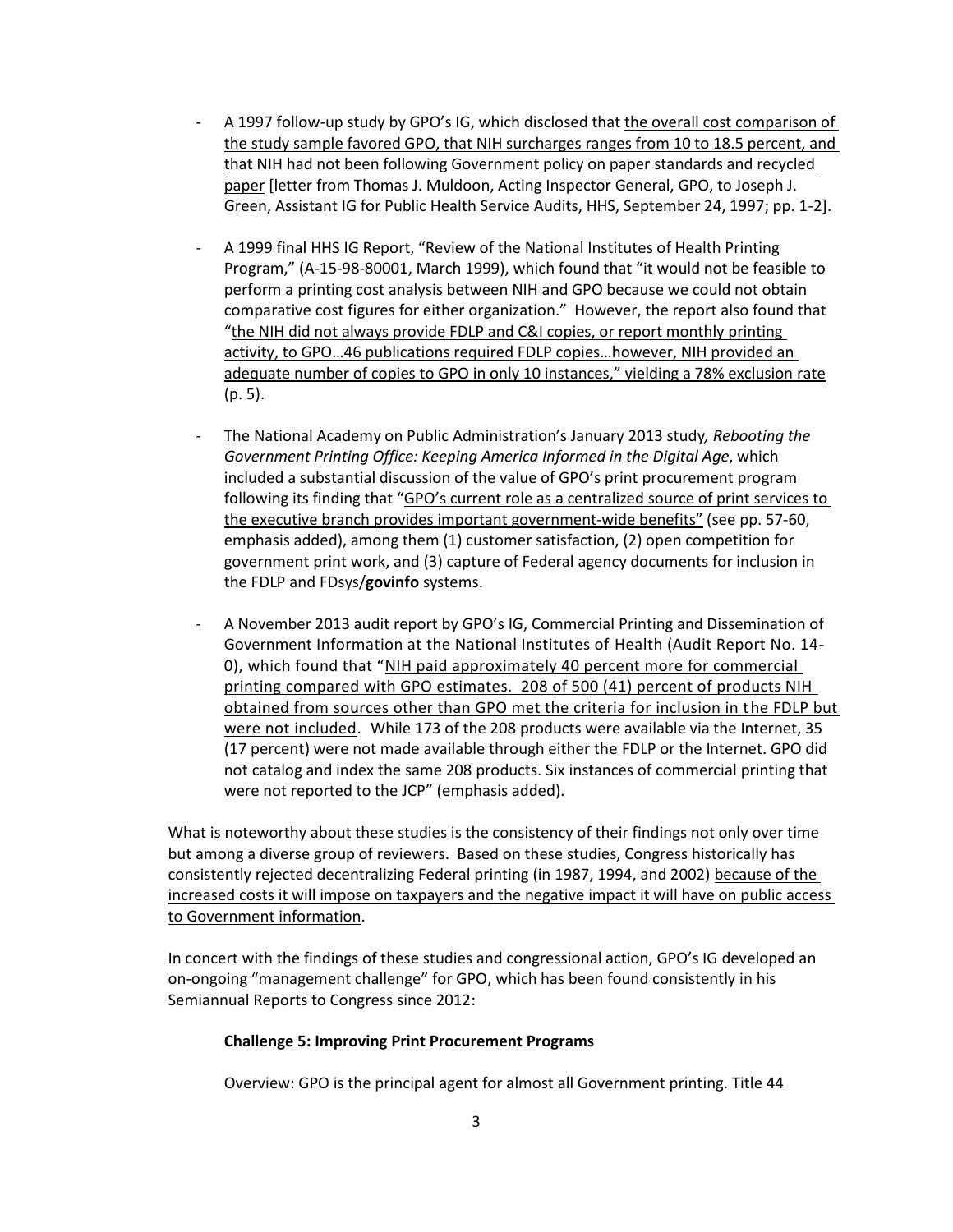requires that GPO accomplish any printing, binding, and blank-book work for Congress, executive branch offices, the Judiciary—other than the Supreme Court of the United States—and every Executive Office, independent office, and establishment of the Government. The only exceptions include: (1) classes of work that the Joint Committee on Printing (JCP) considers urgent or necessary to be completed elsewhere, (2) printing in field printing plants operated by an Executive Office, independent office, or establishment, and (3) procurement of printing by an Executive Office, independent office, or establishment from allotments for contract field printing, if approved by the JCP.

Challenge: GPO's identification of title 44 violations and working with executive branch agencies to prevent a loss of documents for FDLP as well as preventing potential higher printing costs as a result of inefficient printing by Executive Office agencies (emphasis added).

GPO's Progress: GPO continues to address contract specifications and publishing needs.

During hearings before the House Administration Committee in 2017, the Committee called on GPO to reduce the number of management challenges facing the agency as determined by the IG. GPO reduced the number from 5 to 4 challenges during the year. If Federal printing is decentralized, it will not be possible to eliminate this challenge.

Decentralizing agency printing would have a major impact on GPO's longstanding partnership with the American printing industry, through which thousands of private sector companies, the vast majority of whom are small businesses, vie competitively for printing contracts. GPO maintains a registered listing of more than 10,000 companies to do business with, a universe of competition unlikely to be matched by individual agencies.

By keeping printing centralized in GPO, the Government provides a one-stop shop for print contract opportunities to the private sector, which helps lower costs. Without that option, they will be compelled to search for those opportunities among the thousands of departments, agencies, bureaus, offices, commissions, and other entities that do business with GPO, represented by some 4,000 billing address codes, which will increase their costs for work performed.

If agencies don't want to do business with the private sector directly, the language of the draft bill would allow them to produce their work in their own facilities, which can be very expensive compared with GPO's print procurement costs. The printing industry has historically rejected the decentralization of Federal printing due to all of these concerns.

The decentralization proposed by the draft would undermine one of the Government's longest standing partnership with the private sector – GPO's print procurement program – which dates to World War II, and which has saved taxpayers hundreds of millions of dollars over the years.

The other major reason Congress has historically rejected decentralization is that it leads to fugitive documents from the FDLP. Title 44 already requires Government entities that produce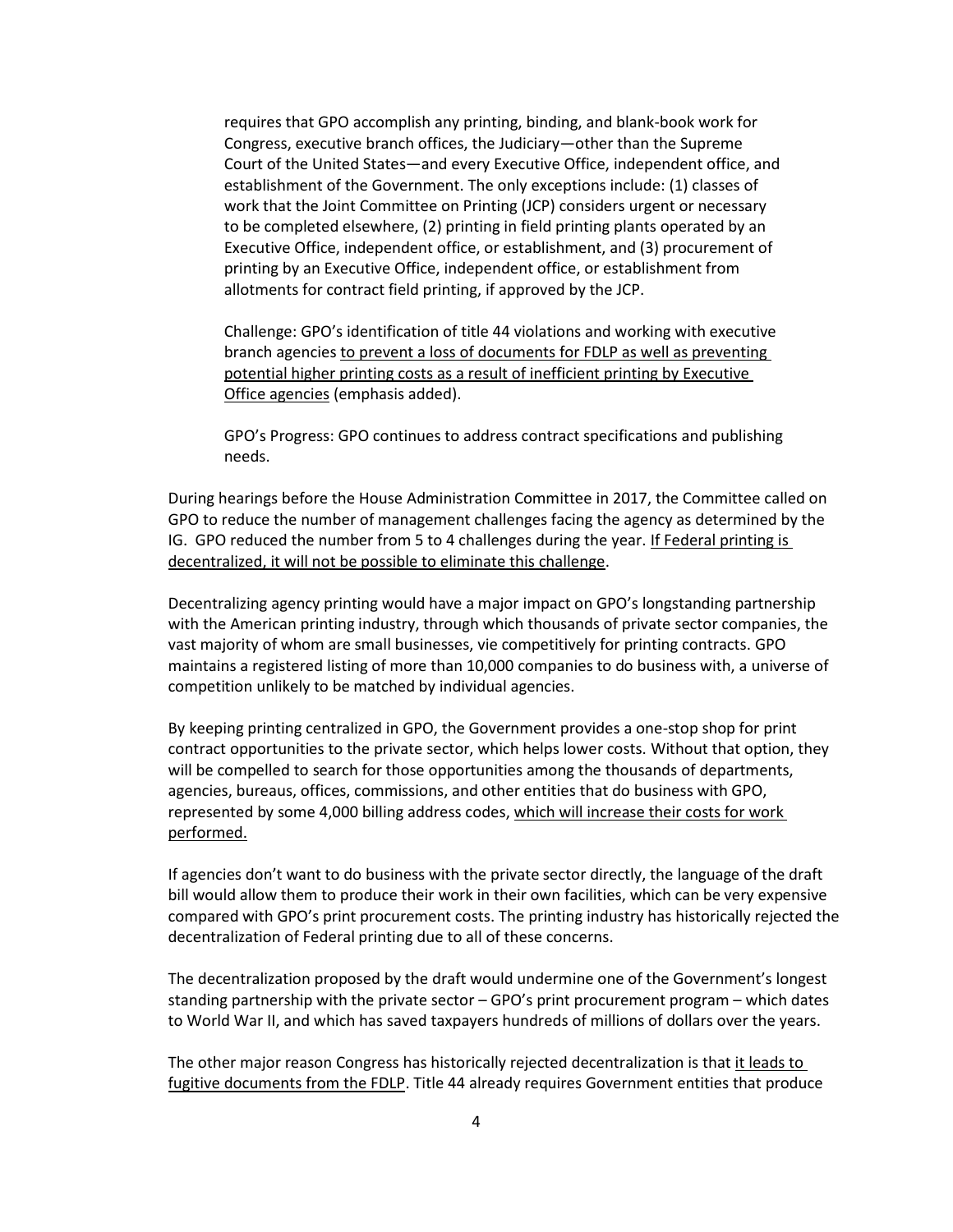publications elsewhere than GPO to provide copies for inclusion in the FDLP, but this requirement frequently goes unfulfilled, as the previous studies named above have shown. If the purpose of revising Title 44 is to strengthen and improve the FDLP, decentralization of Federal printing would appear to be inconsistent with that objective.

Decentralization of printing also makes it more difficult to enforce Government-wide requirements for the use of environmentally friendly papers and inks.

As we stated previously, decentralizing agency printing would impose additional burdens on Federal agencies to carry out the functions formerly performed by GPO. As these agencies have downsized and reduced the scope of their operations in recent years, GPO's print procurement program has become an increasingly important shared service to them, and GPO has worked hard to ensure its service meets agency needs. The results of GPO's efforts have been validated in periodic surveys of customer satisfaction, where GPO has been receiving high marks for reduced costs and customer service.

**Work produced in agency plants** As with the previous draft, the new draft bill does not address the longstanding problem of Federal agency plants that produce conventional printing work which could be procured from the private sector by and through GPO.

GPO has long advocated that where Federal agency printing is required, utilizing its partnership with the private sector printing industry is a better way of producing it. As noted above, studies have shown that it is more cost-effective for agencies and the taxpayer to contract out for printing that is deemed to be procurable (i.e., printing not immediately required for agency use or otherwise not sensitive or classified) than it is to produce in agency printing plants.

In 2013, the Government Accountability Office conducted a study at the request of the Joint Committee on Printing that identified approximately 80 Federal non-GPO printing plants in operation Government-wide.

Additional savings for taxpayers could be achieved if the work these plants are producing is transferred instead to GPO's partnership with the private sector printing and information product industry.

Comparing the dollar value of the work procured by GPO annually with the volume of work budgeted Government-wide under object class 24.00, Printing and Reproduction, shows that GPO's procurement program may be seeing as little as 40% of all printing and reproduction work carried out by the executive branch annually.

Increasing the volume of commercially procurable work by or through GPO would reduce the costs of Federal printing overall, potentially support increased employment in the private sector, and reduce the incidence of fugitive documents in the FDLP.

This problem could be addressed through a statutory requirement for the Office of Management and Budget to direct Federal agency plants to develop inventories of the work they produce annually and have those inventories audited by agency Inspectors General, working in collaboration with GPO's IG, for opportunities to contract additional work out to the private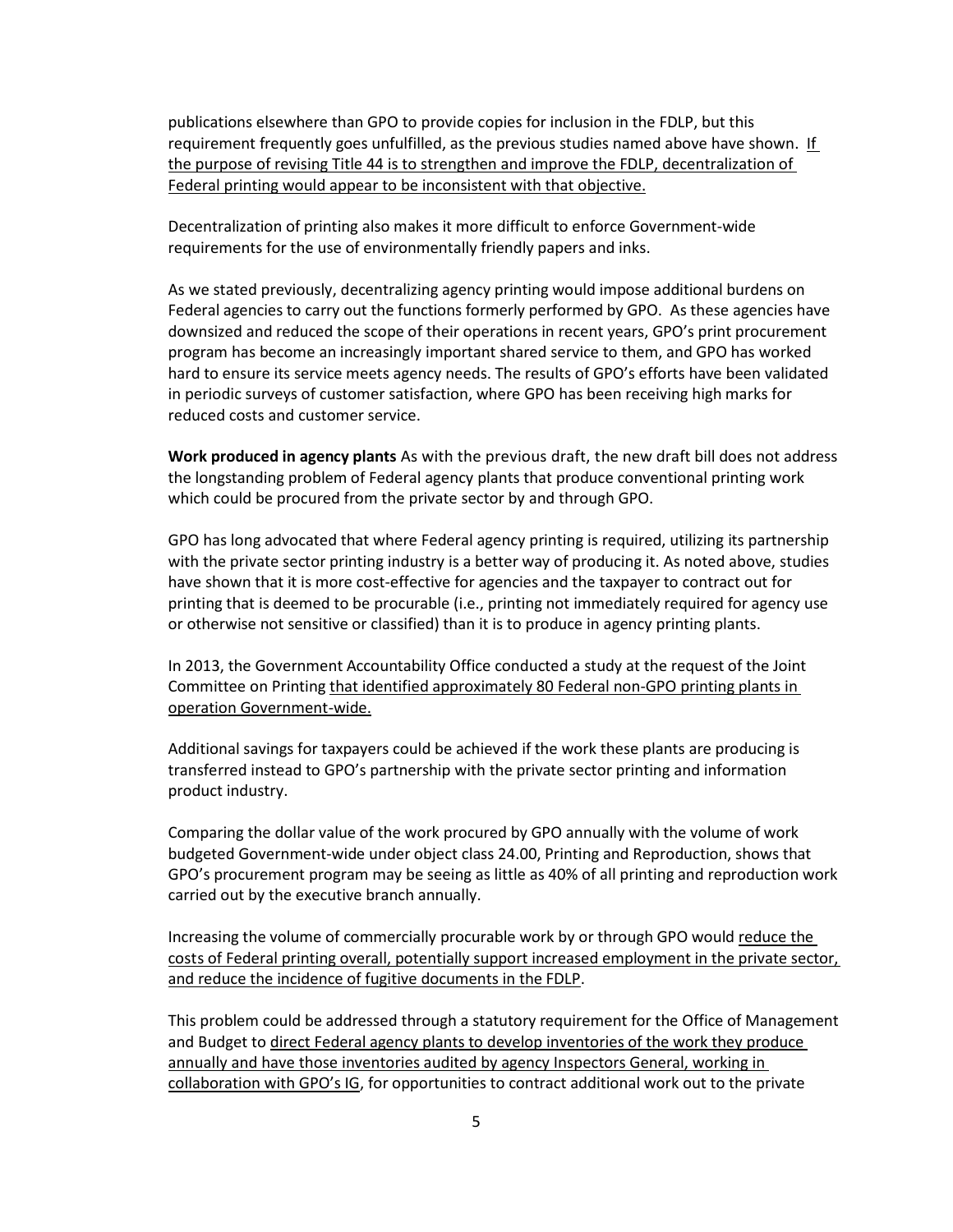sector by or through GPO.

**Economic impact on GPO** The potential loss of agency work that this draft bill would authorize would have a serious negative impact on GPO's revenues. In FY 2017, GPO's print procurement program generated a contribution margin of \$7.5 million toward covering GPO's indirect costs of operation. Without this income stream, costs previously covered would have to be recovered against the cost of other GPO products, leading to price hikes for remaining congressional and secure credential work, including passports, as well as other programs that support GPO, including the FDLP. Approximately 100 GPO positions are related to GPO's print procurement program. These GPO jobs would be lost if Federal printing is decentralized, while there could potentially be a much greater increase in such jobs among the thousands of Federal departments, agencies, commissions, bureaus, and offices that GPO deals with.

The authority for Federal agencies to produce or procure work themselves could also result in the loss of agency work performed by GPO's Plant Operations. In FY 2017, billings for agency work produced by GPO in-plant totaled \$60.8 million, including \$50.7 million for work for the Office of the Federal Register, and \$10.1 million for other work (not including for passports and other secure credentials). Loss of this work would impact GPO's Plant Operations workforce including prepress, press, and binding operations.

**Regulatory authority** Like the previous draft, the February draft gives GPO, an agency of the legislative branch, regulatory powers affecting executive branch agencies.

The regulations would be issued pursuant to the "plenary authority" of the renamed Public Printer. Plenary means "unlimited, absolute." This provision, if enacted, would appear to make the renamed Public Printer unique among Federal officials, as the term "plenary authority" only appears two other times in the U.S. Code; in both instances it is used to describe Congress's plenary authority under the Constitution to regulate Indian affairs. *See* 25 U.S.C. 5130 and 43 U.S.C. 1601. If the regulations issued by the renamed Public Printer are subject to judicial review, how is "plenary authority" consistent with judicial review?

The authority of a legislative branch officer to exercise regulatory authority over executive branch agencies is unusual and raises concerns that it would run afoul of the separation of powers doctrine under the Supreme Court's opinion in *INS v. Chadha* (1983).

During the oversight hearings conducted by the Committee in 2017, the subject of what kind of regulations GPO would issue regarding Government printing and the operation of the FDLP was not discussed, so it is unclear to what purpose this authority would be put.

Title 44 already includes provisions for agencies to send printing to GPO and provide GPO with copies of publications produced elsewhere than GPO for depository libraries. It is not clear how regulations issued by the renamed Public Printer for the same purposes would produce a different result.

Depending on how this authority is exercised, it could lead to an increase in the number of regulations affecting the Federal Government and, indirectly, the printing industry and related commercial and non-governmental entities. On whom would the regulations be binding? What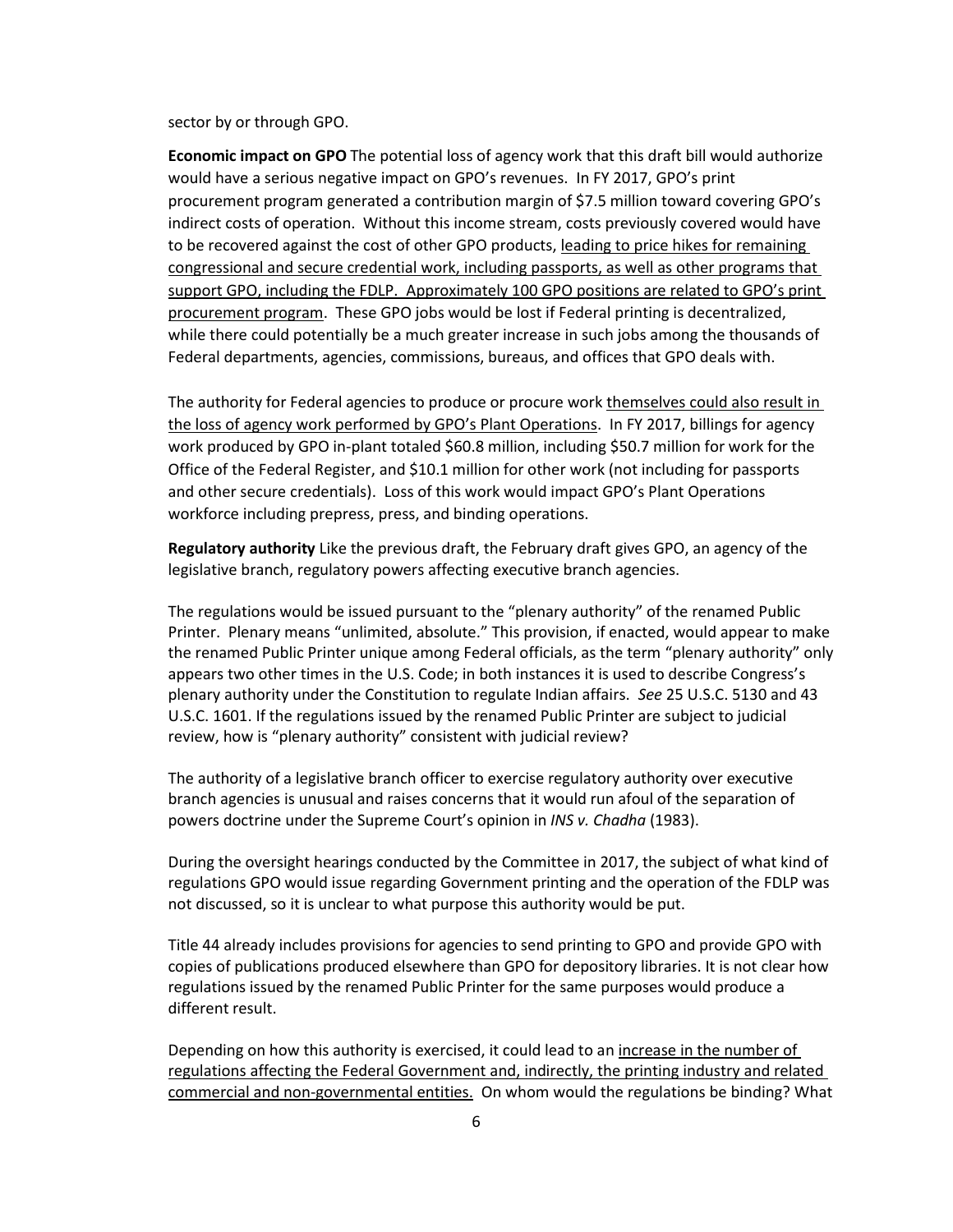other legislative branch agencies issue regulations under Title 5 processes? Who has the authority to enforce regulations issued by the renamed Public Printer and what form would the enforcement take? Other than the 3-year review rule, are there any other avenues for appeal or repeal of any of these regulations?

GPO does not have a regulatory staff and would have to acquire them, increasing its costs of operations.

If ensuring Federal agency compliance with these requirements is the purpose of this proposed regulatory authority, the clearer path would appear to be a statutory requirement for the Office of Management and Budget to issue the necessary regulations concerning agency printing and cooperation with the FDLP, accompanied by a directive for agency Inspectors General to ensure compliance on an annual basis and report back to Congress.

**Public Printer** The draft bill continues to propose changing the name of GPO's chief executive officer to the anachronistic title of "Public Printer." This title, created in 1876 for GPO, is derived from the term "publick printer," used in colonial American times to describe those who printed "publick," usually legal or governmental, notices which appeared primarily in newspapers.

Reverting the agency head's title to "Public Printer" and its "graphic arts" qualifications in the  $21<sup>st</sup>$  century would pose a risk for the present and future of GPO. It could easily limit the ability to attract a qualified CEO to strategically run this agency in the digital age.

While printing remains an important component of the services GPO provides today, its presence continues to decline (as we reported to the House Administration Committee in 2017, GPO's annual expenditures for paper and inks have declined by 80% since we began posting information online for public access in the early 1990's). Executing our mission effectively in the modern era increasingly requires the skills related to modern information technologies and systems and the management of these technologies in the service of public access, openness, and transparency.

Current law provides for the selection of a "suitable person" by the President, which easily comprises those with backgrounds in different kinds of information technologies, public access, or related fields. The draft bill proposes that the qualifications of the Superintendent of Documents should include being "an accomplished general manager," which would be an equally appropriate background for the agency head.

A 10-year appointment may not be the best match for keeping up with the pace of changing technologies in the digital information environment. In the past, the longest Public Printer term of service was 12 years, coinciding with FDR's term.

**State and local government printing** Like the previous draft, the February draft would authorize GPO to perform "related manufacturing," including secure credentials, for state and local governments. GPO has not sought this authority nor has there been any analysis of its potential impacts. There is already a well-established infrastructure for this work in the states and localities nationwide, which GPO knows from its past membership in the National Government Publishing Association (known before 1996 as the National State Printing Association).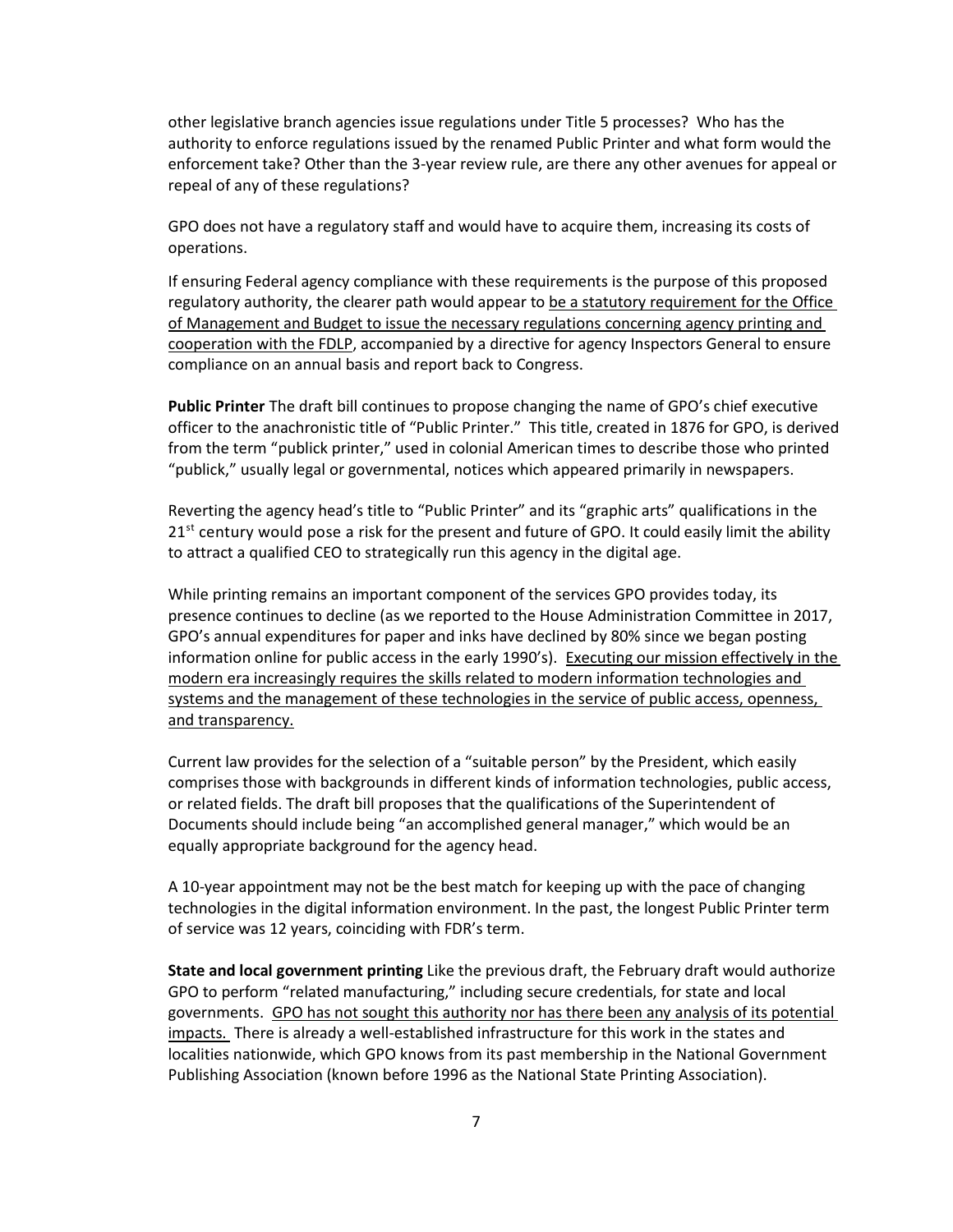In its 2013 report on GPO, the National Academy of Public Administration said: "To generate additional revenue…Congress should consider whether to allow GPO to respond to state and local government requests *for smart cards*" (emphasis added).

GPO did not follow that recommendation because of the continuing presence of smart card options at the Federal level as well as other obligations related to Federal printing and related publishing work (for example, see **Work produced in agency plants**, above).

**Joint Committee on Printing** Like the previous draft, the February draft bill abolishes the Joint Committee on Printing while setting up a system of operational oversight by dual House and Senate committees, each of which would be authorized by the bill to set their own form and format requirements for their publications. Our view is that a single point of operational oversight is more effective than multiple points of oversight.

GPO is concerned that the JCP's current consensus-driven decision-making process, which requires GPO to secure a single authoritative approval to undertake congressional work, would be replaced by one that requires multiple, sequential committee approvals. This potential scenario could lead to delays in securing necessary approvals for GPO to provide services to Congress in a timely and efficient manner. Such delays could lead to increased costs and waste, which are largely avoidable under the current GPO operating procedures.

GPO's longstanding recommendation in this matter is that the JCP should be preserved for operational oversight of GPO with respect to the production and dissemination of congressional publications in digital and print formats. The Committee could be renamed the Joint Committee on Congressional Publishing. Providing it with a professional staff would provide for continuity of policy oversight.

The JCP oversees the development of a wide range of publications for both chambers of Congress, from the *Congressional Record* to the *Congressional Directory* to *Our Flag* and the pocket *Constitution*. Dispersing these responsibilities, as proposed by the bill, risks jeopardizing the continuation of these publications.

As with the previous draft, section 201 of Title II of the February draft bill terminates existing authorities of the JCP as provided by resolution, waiver, letter, regulation, etc. If enacted this language would terminate the authority for key GPO operations, including the production of passport and secure credentials in Stennis, MS, ongoing GPO equipment and technology procurements, and other matters, all of which were established over the years by JCP letters of approval.

**Elimination of duplicating from statutory definition of printing** As in the December draft, the February draft bill eliminates "duplicating" from the proposed statutory definition of printing. GPO believes this is a mistake.

In 1994 Congress enacted and the President signed into law the definition of "printing" found in the note to 44 U.S.C. 501. This achievement was the result of cooperation between GPO and representatives of the Printing Industries of America, Inc.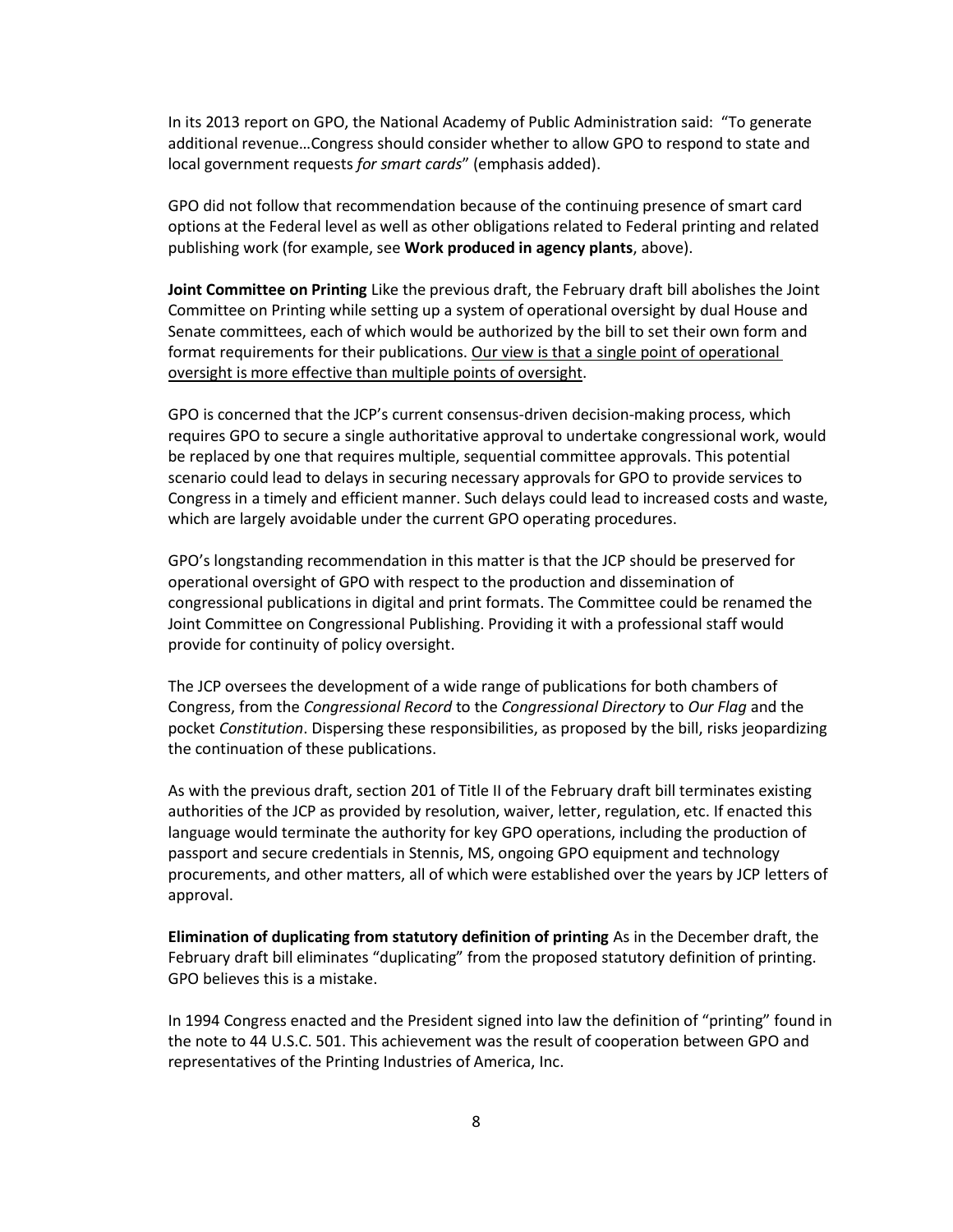This provision had previously been enacted annually as part of the appropriations process in response to attempts by the executive branch to revise the FAR to permit executive branch agencies to produce or procure their own printing. The definition pertains to the procurement of printing for executive branch agencies that is related to the "production of Government publications (including printed forms)."

The definition includes "duplicating," rather than distinguishing it from "printing," and there is no language distinguishing "copying" from "duplicating" based on volumes. Because duplicating in this definition must be related to the production of publications and forms, simple office copying and duplicating unrelated to those purposes are excluded from the definition.

While there are circumstances under which this note does not apply (orders costing less than \$1,000.00 if the work is not of a continuing or repetitive nature, work produced by certain national security agencies, and work statutorily authorized to be produced elsewhere), executive branch printing (including duplicating) that is related to the production of Government publications (including printed forms) is expected to be accomplished by or through the GPO.

The omission of duplicating from the definition of printing in the draft bill, if enacted, would leave a significant class of publications unregulated (including the production of most congressional bills).

GPO operates specific programs of contracting for duplicating used in the production of publications, most notably GPOExpress.

**Increased discretionary expenditures** As in the December draft, the February draft bill includes two provisions related to expanded discretionary spending authorities granted to the renamed Public Printer that we believe will expose GPO to future criticism.

Section 103(b)(2) appears to be inconsistent with existing limitations in appropriations law to authorize the renamed Public Printer to use GPO funds for "official reception and representation expenses, in accordance with procedures and rules established by the [renamed] Public Printer." The amount is currently limited in GPO's appropriations law to \$7,500, and other limitations exist in other statutes.

On page 113, (the possibly misnumbered?) section 103(h) would authorize the renamed Public Printer to use Government-supplied transportation to and from work. There appears to be no geographic limitation on this service.

While the bill does not require the renamed Public Printer to make such expenditures, the inclusion of provisions that authorize them seems unnecessary and poses an unintended invitation for future abuse. If utilized, they would also impose additional costs on GPO operations with no apparent increase in public benefit.

**Other provisions** In our comments on the December draft bill, we said there were other provisions that concern us. These are applicable to the recent February draft as well: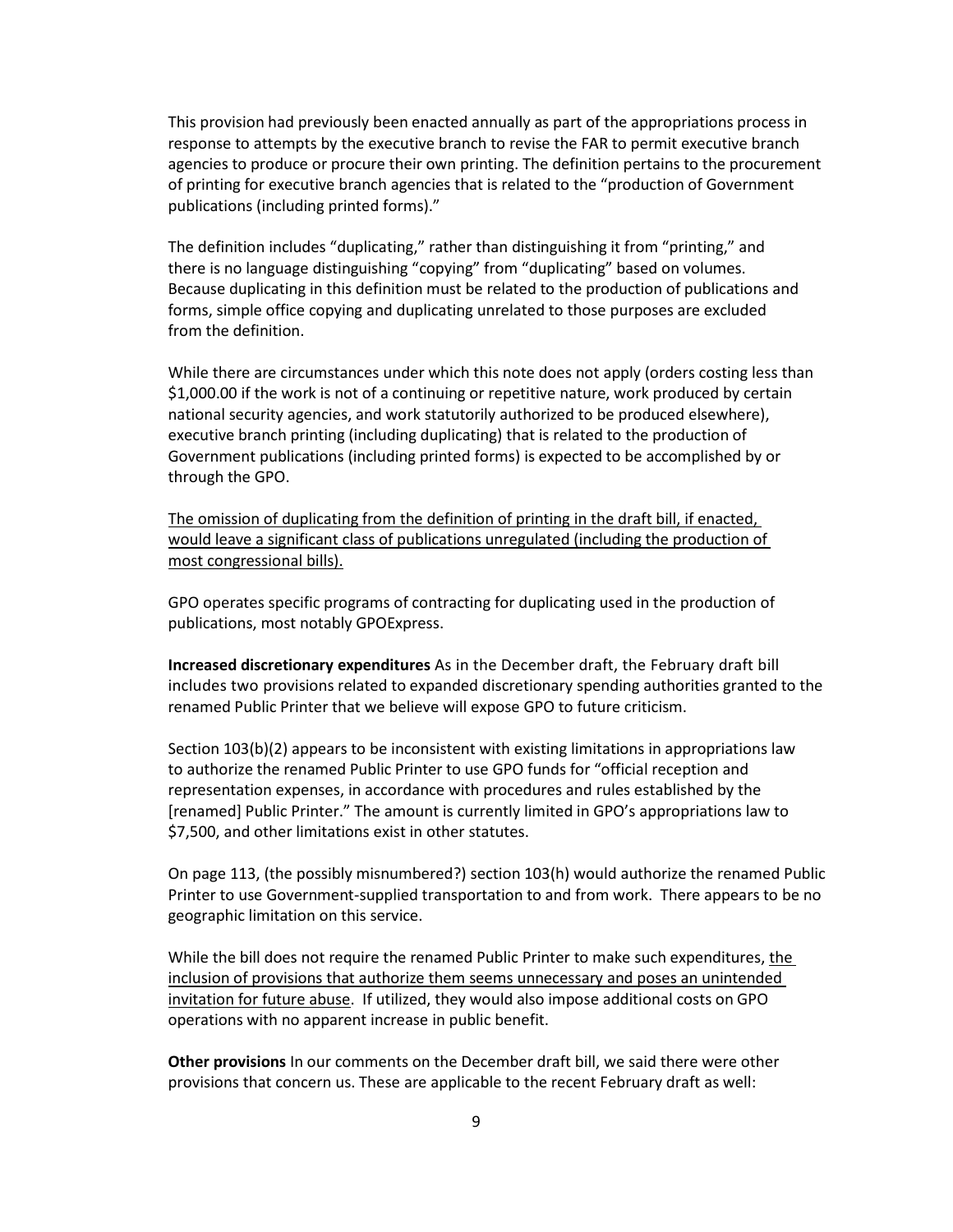Section 103: The language about capitalizing assets at "fair and reasonable values" suggests that revolving fund assets be revalued instead of using current book values.

Section 103: There should be a provision for the revolving fund so that requirements for working capital and capital expenditures in excess of depreciation expense are included in the concept of cost.

Section 105: Does the Buy American Act apply to procurement of services?

Section 106: Current law (44 USC 312) provides for GPO to accept machinery, equipment, materials, and supplies from other Federal agencies. This is not included in the draft bill.

Section 111: Under the definition of printing, the language implies that the digital form of IDPs is included in "printing", i.e., creating a PDF is printing.

Section 121: It's not clear why the qualifications for the renamed Deputy Public Printer are the same as those for the renamed Public Printer. The skill sets required to establish a strategic vision and direction for the agency are different from the skill sets needed to implement and carry out that strategy.

Section 121: The renamed Deputy Public Printer may not carry out of the duties of the renamed Public Printer more than one year. What happens if a successor is not appointed after one year, as has been the case before? Additionally, this section revises existing language limiting the authority of the President to appoint any other Presidentially-nominated, Senate-confirmed officer to head the GPO for ten days, and drops current language stating this kind of temporary appointment can only be made during a recess of the Senate. The revised language reduces the advice and consent role of the Senate in filling this position.

Section 122 sets the compensation of the Superintendent of Documents at Executive Level III (and in section 141 even more for the IG, at Executive Level III plus 3 percent). The Deputy's compensation is set at Executive Level III. This will create confusion as to the hierarchy of positions and reporting relationships, which will become especially apparent when the Deputy must act for the renamed Public Printer. We recommend retaining the Superintendent of Documents and the IG within GPO's Senior Level Service.

Section 123: Rules for Arbitration - how will the agreement governing the rules for conducting an arbitration be reached if the unions do not agree with renamed Public Printer?

Sections 124 and 125: GPO is already covered by buyout and early out legislation. If the intent is to raise the buyout premium from the current \$25,000 to \$40,000, why not simply amend the current statute? Also, it appears this authority may be exercised without congressional review/approval, as is currently required by law.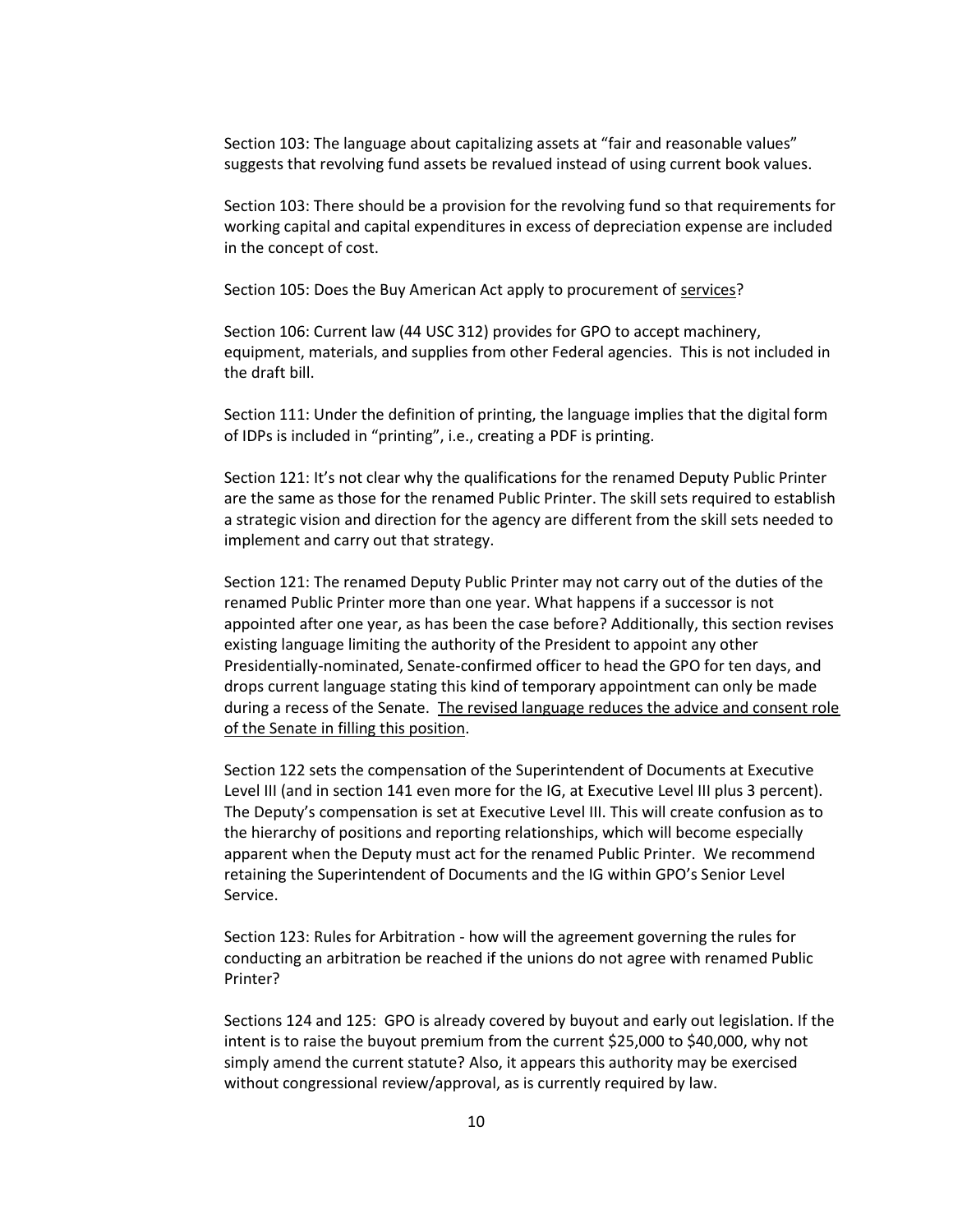Section 141: The IG is to be funded by an appropriation. This will increase GPO's annual appropriations request by several million dollars, all as a cost to the legislative branch, when today part of the IG's cost is recovered from funds reimbursed from agencies.

Section 302: This requires that payments to GPO are to be made using funds obligated during the fiscal year in which the order was placed. However, appropriation language frequently permits executive agencies to use up to 1% of current appropriations to satisfy prior year obligations. The draft appears to disallow this practice.

Section 306: GPO's Online Paper store serves the entire Nation. The draft bill would restrict paper and envelope sales to the National Capital Area.

Section 322: The House and Senate would be allowed to set different styles for such products as committee hearings, legislative calendars, committee prints, etc. This will limit GPO's ability to cost-effectively produce these publications, for example, if one Chamber uses a different trim size for committee hearings than the other Chamber.

Section 325(d): as the Journals of Houses of Congress are required by the Constitution, language explicitly providing that these must be printed to ensure longevity and preservation should be included. The allowance for "alternative formats" appears to mean that they don't need to be printed, when only print has a demonstrated record of longevity.

**Congressional Record Index** The draft bill contains language in sections 342 and 344 related to transforming the Congressional Record Index (CRI) from a manually-driven process to an automated process. Normally, this kind of decision-making is part of the management of GPO.

GPO's CRI office employs 9 staff. The CRI, including the History of Bills, is printed monthly but made available online daily, and is incorporated into the production of the permanent or bound edition of the Congressional Record, where it is an indispensable finding aid. The History of Bills is also incorporated into the House Journal. All CRI issues dating to the inception of the Congressional Record in 1873 have been digitized and made available online as part of GPO's historical Congressional Record collection. The CRI is available on the Library of Congress's Legislative Information System and Congress.gov and is hyperlinked to actual Record pages and to bill texts, which makes it easy to go directly to the spot in the Record that is being referenced in the Index or the text of the bill that is referenced. This service is available on GPO's **govinfo** as well.

The manual process is used for the production of the CRI because there are no digital sources currently available that are capable of replicating the judgment and precision used by professionals in its development. This process ensures that the CRI gives direct access to a subject/person/bill where searching the full-text database can give a significant number of false or irrelevant hits that must then be sorted through. Using the index can end up saving the end user time and money. Here is an example as provided by a professional librarian serving Congress: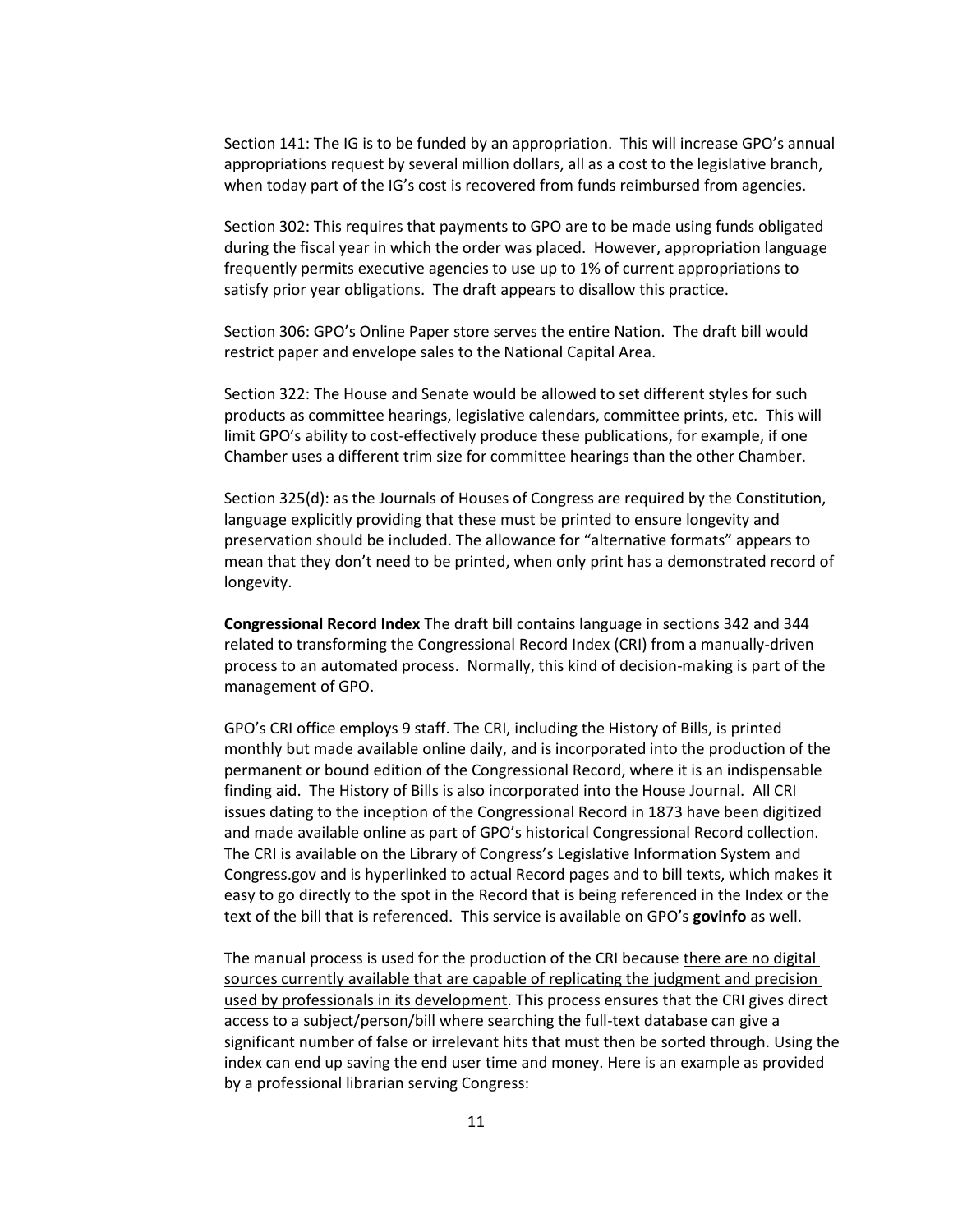The entry for "aliens" directs users to "immigration" and "refugees." If a user were searching the phrase "aliens", that user would get a jumble of results including things like the text of the Iran Sanctions Act which at one point refers to "United States citizen or an alien lawfully admitted," but would miss potentially important results on the topic of immigration/refugees that do not use the specific word "alien". In another case, searching for Member remarks can take forever in full text because searches also return things like bill cosponsors, votes, etc. We use the Remarks section for Senators/Reps.

In addition, GPO prints the online corrections to the daily Congressional Record in the monthly CRI, in accordance with direction from the House and the Senate. If the CRI is not printed, users of the print version will have no way of knowing what the online corrections are.

GPO has employed digital technologies extensively in carrying out its work and will do so in the production of the CRI if and when such technologies were available to replicate the work currently performed manually.

## **Additional concepts for possible incorporation into the draft bill**:

- The provisions of H.R. 4631, concerning public access to congressionally mandated reports.
- Require the digitization of the U.S. Statutes at Large back to 1789 in XML/USLM format.

**Comments on Chapter 5** In general, the language remains overly prescriptive. It focuses too much on "how" to do things, which makes it vulnerable to being overcome by processes and technology that are rapidly changing. The statutory language should instead describe and focus on what is to be done, or describe the desired outcome - i.e., increased access to Government information - and let GPO as the administrator of the program determine the best way to achieve program outcomes.

While the proposal for grants to depository libraries has been eliminated, there is little doubt that the new requirements for the FDLP - including developing and issuing regulations, managing the posting of notices in the Federal Register, managing inventories of all IDPs originated by Federal agencies prior to the enactment of the bill (presumably dating back to the establishment of each particular agency), ensuring that Federal agencies which produce or procure products elsewhere than GPO submit their IDPs to the FDLP, ensuring that agency certifications of compliance with the FDLP are verified before they produce or procure their own IDPs, using any means not prohibited by law to obtain IDPs if agencies fail to provide them for the national collection, administering the bill's system of prices for IDPs, ensuring agencies do not terminate products before the expiration of the prescribed 70-day period, managing gifts of real and personal property on behalf of the program, and so on - will lead to a significant increase in program appropriations.

As we previously discussed, we are concerned with the possibility of congressional publications changing styles with each Congress, as authorized under section 322. This could be detrimental to potential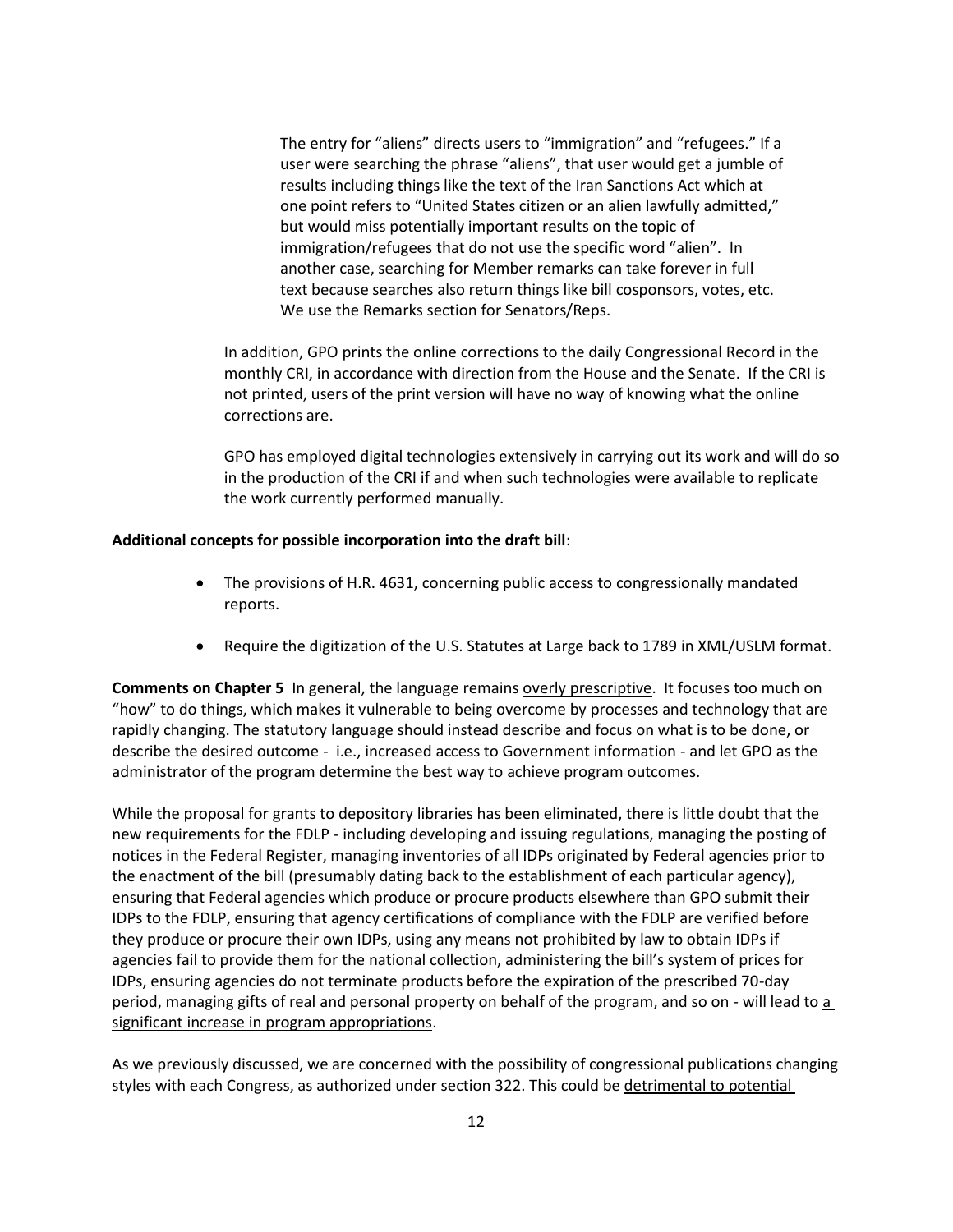programming for automated metadata extraction, or location of the authentication symbol on publications ingested into the online repository. Additionally, the current size of congressional publications makes it easier for libraries to plan. The consistent smaller sized publications can fit more on shelving units than varying sizes. The size of the current congressional hearings can fit 8 shelves in a section, where publications of varying sizes can fit only 6 shelves per section.

Under section 344, any working group to investigate methodologies and transition the CRI from manual indexing to electronic should include the Superintendent of Documents and representatives of Federal depository libraries. Also, as long as the Congressional Record is printed the CRI should be printed.

Section 502 does not include the descriptive language we recommended: "National Collection means the corpus of information dissemination products produced by the Federal Government. It is a distributed collection that is accessible from Federal depository libraries, the online repository, and from official partner websites."

The bill continues to involve agencies in determining how an IDP is to be cataloged, made accessible to the public, and preserved, at section 503(b)(2)(B). This should be the responsibility of the Superintendent of Documents, as we recommended previously.

There appears to be no language requiring Federal agencies to designate a point of contact to work with the Superintendent of Documents, other than "applicable officials," as we recommended previously.

Under sections 502, 503, 506, and 542, the use of the phrase "Locator Services" is obsolete. A better phrase would be "Discovery Services," as we recommended previously.

Under section 502, we previously discussed that the Catalog of U.S. Government Publications contains links to online and harvested content and the bill specifies that the catalog records will contain a digital object identifier (under section 506), thus making the National Collection accessible from the Catalog. This catalog has long been established with its predecessor the Monthly Catalog dating from 1895 – it doesn't need to be established, as in section 506. Additionally, the bill should recognize that there are instances for which content will be accessible from official partner sites, e.g., the CyberCemetery website at the University of North Texas, or health information from the National Library of Medicine's PubMed website.

Under section 502, the proposal for establishing prices for the cost of "IDPs" included in the FDLP is needlessly complex and will be difficult to administer. Current law requires these costs to be borne by the Superintendent of Documents whenever GPO produces the product, and by the issuing agencies if the products are produced elsewhere than GPO. Recommend sticking to that methodology.

Section 508(b)(1) continues to name NARA rather than stipulating that GPO is responsible for the lifecycle management of Government IDPs, as we recommended previously. Concerning NARA, its new draft strategic plan for fiscal years 2018-2022, on which the comment period has closed, includes this objective and commentary: "By December 31, 2022, NARA will, to the fullest extent possible, no longer accept transfers of permanent or temporary records in analog formats and will accept records only in electronic format and with appropriate metadata. We added the phrase 'to the fullest extent possible' based on extensive feedback from both staff and external commenters. We modified the language of this objective to recognize that NARA may need to accept a limited number of analog records after the